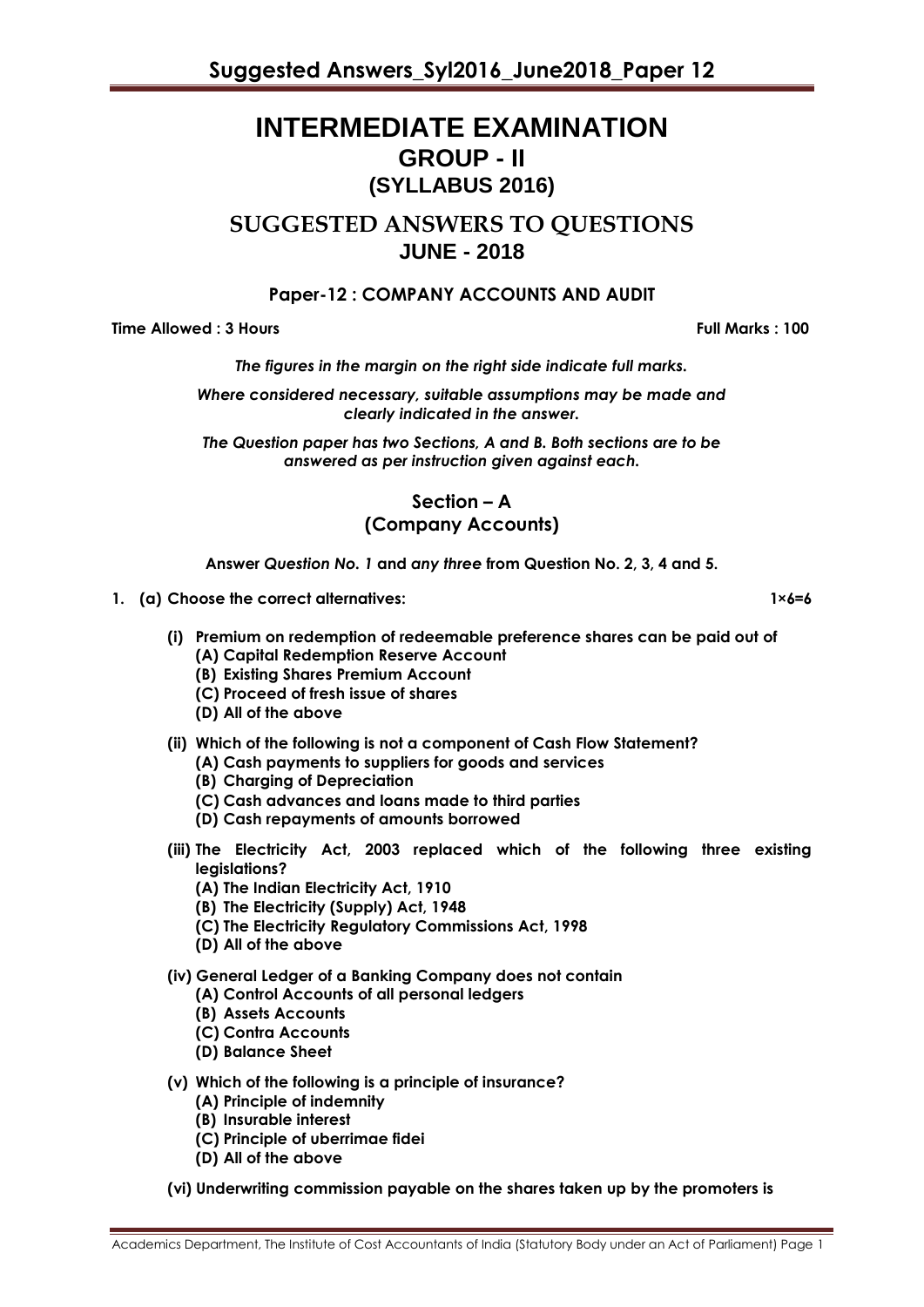- **(A) 2.5%**
- **(B) 2%**
- **(C) 5%**
- **(D) Nil**

**(b) Match the following items in Column 'A' with items shown in Column 'B': 1x4=4**

|    | Column 'A'                      |    | Column 'B'                        |
|----|---------------------------------|----|-----------------------------------|
|    | <b>Government Grants</b>        | А. | <b>Capital Redemption Reserve</b> |
| 2. | <b>Redemption of Debentures</b> | В. | AS 16                             |
|    | Un-guaranteed Residual Value    |    | <b>AS 12</b>                      |
|    | <b>Borrowing Cost</b>           |    | AS 19                             |

**(c) State whether the following statements are True or False: 1x4=4**

- **(i) Marked applications are those applications which bear the stamp of an underwriter.**
- **(ii) In order to spread the risk of under-subscription, the principal underwriters may enter into subsidiary agreements with sub-leasees.**
- **(iii) When debentures are issued at discount, it is prudent to write off the loss during the life of debentures.**
- **(iv) Any surplus cash may be utilized by the company for buy-back and avoid the payment of dividend tax.**

### **Answer:**

| 1. | (a) |                  |     |
|----|-----|------------------|-----|
|    |     | (i)              | R   |
|    |     | (ii)             | К   |
|    |     | (iii)            | ( ا |
|    |     | (iv)             | r 1 |
|    |     | $\overline{(v)}$ |     |
|    |     | (vi)             |     |

**(b)**

|   | ί. |
|---|----|
| 2 |    |
| 3 | נו |
|   | R  |

**(iii)** T

| (C) |   |  |
|-----|---|--|
|     |   |  |
|     | m |  |

**(iv)** T **2. (a) On 01.01.2017 Jay Ltd. had 2,000, 12% Debentures of** ` **100 each. On 01.05.2017 the company purchased 400 own Debentures at** ` **97 cum-interest in the open market. Interest on debentures is payable on 30th June and 31st December each year.**

*Required:* **Give the necessary journal entries assuming that the own Debentures purchased were retained as investments till 31.12.2017, on which date they were cancelled.**

**Assume that the company follows English Calendar Year. 6**

**(b) M/s. Ayush Ltd. began construction of a new building on 1st January, 2017. It obtained** ` **3,00,000 lakh special loan to finance the construction of the building on 1st January, 2017 at an interest rate of 12% p.a. The company's other outstanding two**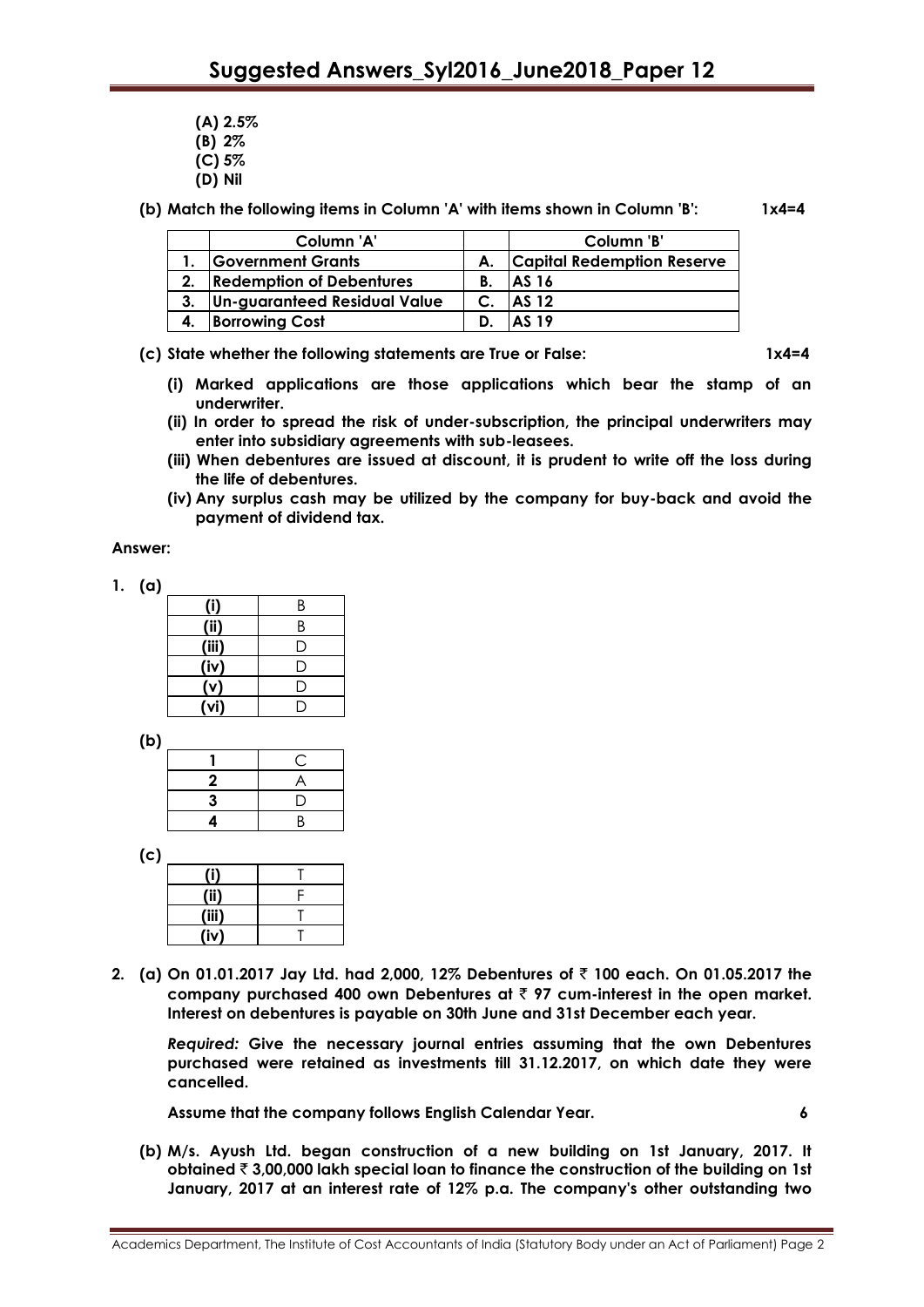#### **non-specific loans were:**

| Amount     | <b>Rate of Interest</b> |
|------------|-------------------------|
| ₹6,00,000  | 11% p.a.                |
| ₹11,00,000 | 13% p.a.                |

**The expenditure that were made on the building project were as follows:**

|                    | Amount $(\bar{z})$ |
|--------------------|--------------------|
| January, 2017      | 3,00,000           |
| <b>April, 2017</b> | 3,50,000           |
| July, 2017         | 5,50,000           |
| December, 2017     | 1,50,000           |

**Building was completed on 31st December, 2017. Following the principles prescribed in AS 16 on 'Borrowing Cost', calculate the amount of interest to be capitalized and pass one Journal entry for capitalizing the cost and borrowing in respect of the building. 6**

### **Answer:**

**2. (a)**

| Journal of Jay Ltd. |  |  |  |  |
|---------------------|--|--|--|--|
|---------------------|--|--|--|--|

| <b>Date</b> | <b>Particulars</b>                                    |     | L.F. | Dr.(₹) | Cr. $(\bar{z})$ |
|-------------|-------------------------------------------------------|-----|------|--------|-----------------|
| May         | Own Debentures A/c                                    | Dr. |      | 37,200 |                 |
| 01          | Interest on Own Debenture A/c                         | Dr. |      | 1,600  |                 |
|             | To Bank A/c                                           |     |      |        | 38,800          |
|             | (Being the purchase of 400 debentures @ ₹97 cum-      |     |      |        |                 |
|             | interest)                                             |     |      |        |                 |
|             | June Debentures Interest A/c                          | Dr. |      | 12,000 |                 |
| 30          | To Interest on Own Debentures A/c                     |     |      |        | 2,400           |
|             | To Bank A/c                                           |     |      |        | 9,600           |
|             | (Being the interest paid/credited on ₹2,00,000        |     |      |        |                 |
|             | debentures held by outsiders and by the company       |     |      |        |                 |
|             | own debentures for 2 months                           |     |      |        |                 |
| Dec.        | Debentures Interest A/c                               | Dr. |      | 12,000 |                 |
| 31          | To Bank A/c                                           |     |      |        | 9,600           |
|             | To Interest on Own Debentures A/c                     |     |      |        | 2,400           |
|             | (Being the interest paid / credited on ₹1,60,000      |     |      |        |                 |
|             | debentures held by outsiders and ₹40,000 own          |     |      |        |                 |
|             | debentures for six months)                            |     |      |        |                 |
| Dec.        | Profit and Loss A/c                                   | Dr. |      | 24,000 |                 |
| 31          | To Debenture Interest A/c                             |     |      |        | 24,000          |
|             | (Being the transfer of debenture interest to P&L A/c) |     |      |        |                 |
| Dec.        | Interest on Own Debentures A/c                        | Dr. |      | 3,200  |                 |
| 31          | To Profit & Loss A/c                                  |     |      |        | 3,200           |
|             | (Being the transfer of interest on own debentures to  |     |      |        |                 |
|             | P&LA/C                                                |     |      |        |                 |
| Dec.        | 12% Debentures A/c                                    | Dr. |      | 40,000 |                 |
| 31          | To Own Debentures A/c                                 |     |      |        | 37,200          |
|             | To Capital Reserve A/c                                |     |      |        | 2,800           |
|             | (Being the cancellation of 400 own debentures)        |     |      |        |                 |
| Dec.        | Profit & Loss Appropriation A/c                       | Dr. |      | 37,200 |                 |
| 31          | To Debenture Redemption Reserve A/c                   |     |      |        | 37,200          |
|             | (Being the transfer of an amount equivalent to the    |     |      |        |                 |
|             | cash sum applied in redeeming the debentures)         |     |      |        |                 |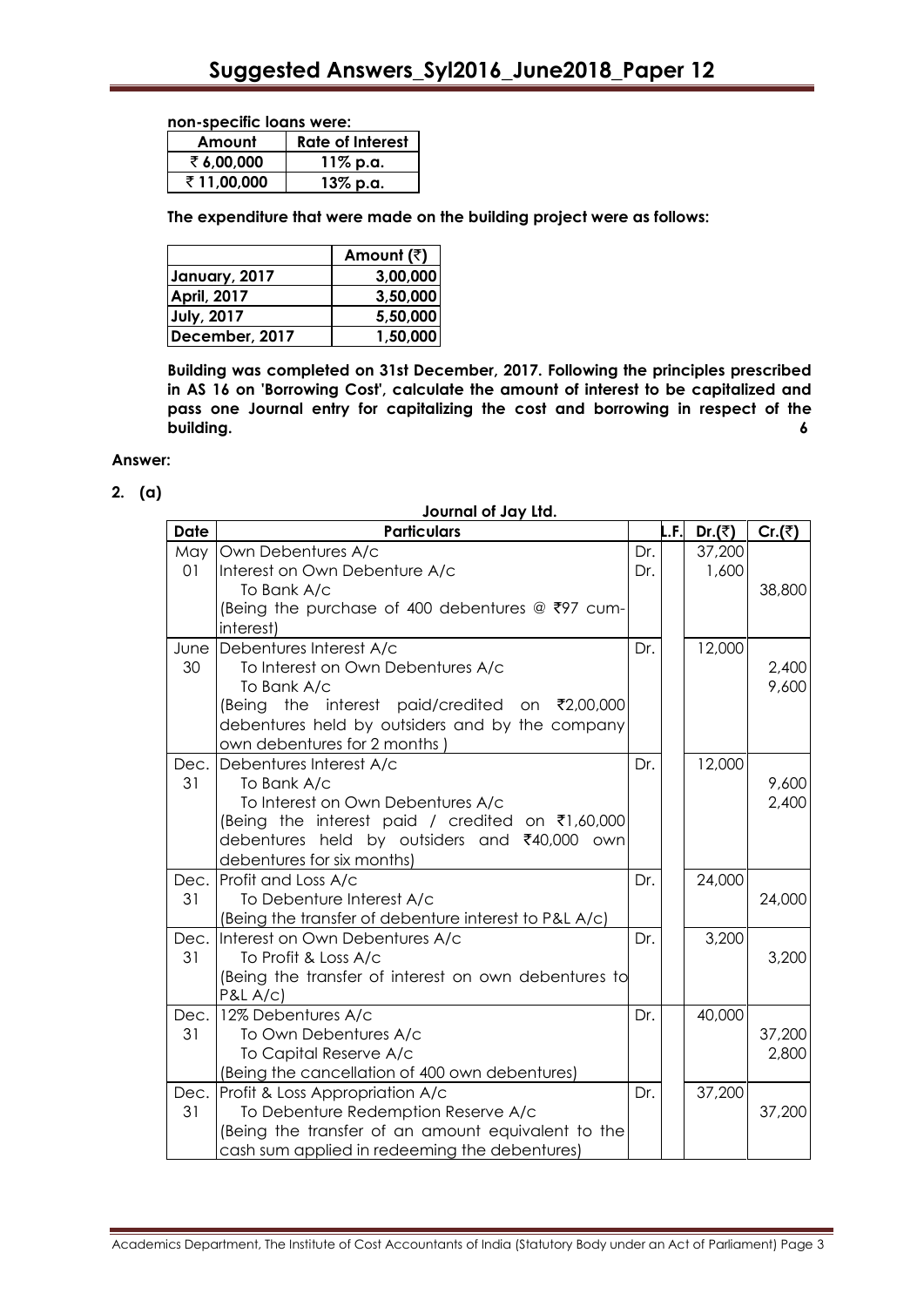### **(b) (i) Computation of average accumulated expenses:**

| ₹3,00,000 X 12/12 | 3,00,000 |
|-------------------|----------|
| ₹ 3,50,000 X 9/12 | 2,62,500 |
| ₹ 5,50,000 X 6/12 | 2,75,000 |
| ₹ 1,50,000 X 1/12 | 12,500   |
| ₹ 13.50.000       | 8,50,000 |

### **(ii) Calculation of average interest rate other than for specific borrowings:**

| Amount of loan $(\bar{\zeta})$    | Rate of interest              | Amount of interest $(\bar{\tau})$ |
|-----------------------------------|-------------------------------|-----------------------------------|
| 6,00,000                          | 11 %                          | $= 66,000$                        |
| 11,00,000                         | 13%                           | $= 1,43,000$                      |
| 17,00,000                         |                               | 2,09,000                          |
| Weighted average rate of interest | 2,09,000<br>×100<br>17,00,000 | $= 12.29\%$                       |

### **(iii) Interest amount to be capitalized:**

| Particulars                                                           |              |
|-----------------------------------------------------------------------|--------------|
| Specific borrowings (₹ 3,00,000 $\times$ 12%)                         | $= 36,000$   |
| Non-specific borrowings [₹ 5,50,000 (₹ 8,50,000 - ₹ 3,00,000)×12.29%] | $= 67,595$   |
| Amount of interest to be capitalized                                  | $= 1,03,595$ |

### **(iv) Computation of actual interest costs incurred during the year —**

| <b>Particulars</b> | Amount $(\bar{z})$ |
|--------------------|--------------------|
| ₹3,00,000 × 12%    | 36,000             |
| ₹6,00,000 × 11%    | 66,000             |
| ₹11,00,000 × 13%   | 1,43,000           |
|                    | 2,45,000           |

**Amount to be capitalized is** `**13,50,000 +** `**1,03,595 i.e.** `**14,53,595 which is not more than ₹2,45,000.** 

**(iv)**

| <b>Journal Entry</b>                             |                                                            |  |           |           |  |  |
|--------------------------------------------------|------------------------------------------------------------|--|-----------|-----------|--|--|
| Date                                             | <b>Particulars</b>                                         |  | Dr. $(3)$ | Cr.(₹)    |  |  |
|                                                  | [31.12.2017 Building Account (13,50,000 + 1,03,595)<br>Dr. |  | 14,53,595 |           |  |  |
|                                                  | To Bank Account                                            |  |           | 14,53,595 |  |  |
| (Being amount of cost of building and borrowing) |                                                            |  |           |           |  |  |
|                                                  | cost thereon capitalized)                                  |  |           |           |  |  |

### **3. (a) The following are the summarized Balance Sheets of ABC Limited as on 31st March, 2016 and 2017:**

| <b>Liabilities</b>               | 31.03.16  | 31.03.17       | <b>Assets</b>            | 31.03.16 | 31.03.17            |
|----------------------------------|-----------|----------------|--------------------------|----------|---------------------|
| <b>Share Capital</b>             | 4,60,000  |                | 4,60,000 Land & Building | 3,00,000 | 3,00,000            |
| <b>Profit &amp; Loss Balance</b> | 32,000    |                | 46,000 Machinery         | 1,04,000 | 1,40,000            |
| Reserve                          | 1,20,000  |                | 1,20,000 Investments     | 2,20,000 | 1,48,000            |
| 8% Debentures                    | 1,80,000  | 1,40,000 Stock |                          | 1,64,000 | 2,12,000            |
| <b>Depreciation Fund</b>         | 80,000    |                | 88,000 Debtors           | 1,34,000 | 86,000              |
| <b>Creditors</b>                 | 2,06,000  | 1,92,000 Cash  |                          | 1,80,000 | 1,80,000            |
| <b>Outstanding expenses</b>      | 26,000    |                | 24,000 Prepaid expenses  | 2,000    | 4,000               |
|                                  | 11,04,000 | 10,70,000      |                          |          | 11,04,000 10,70,000 |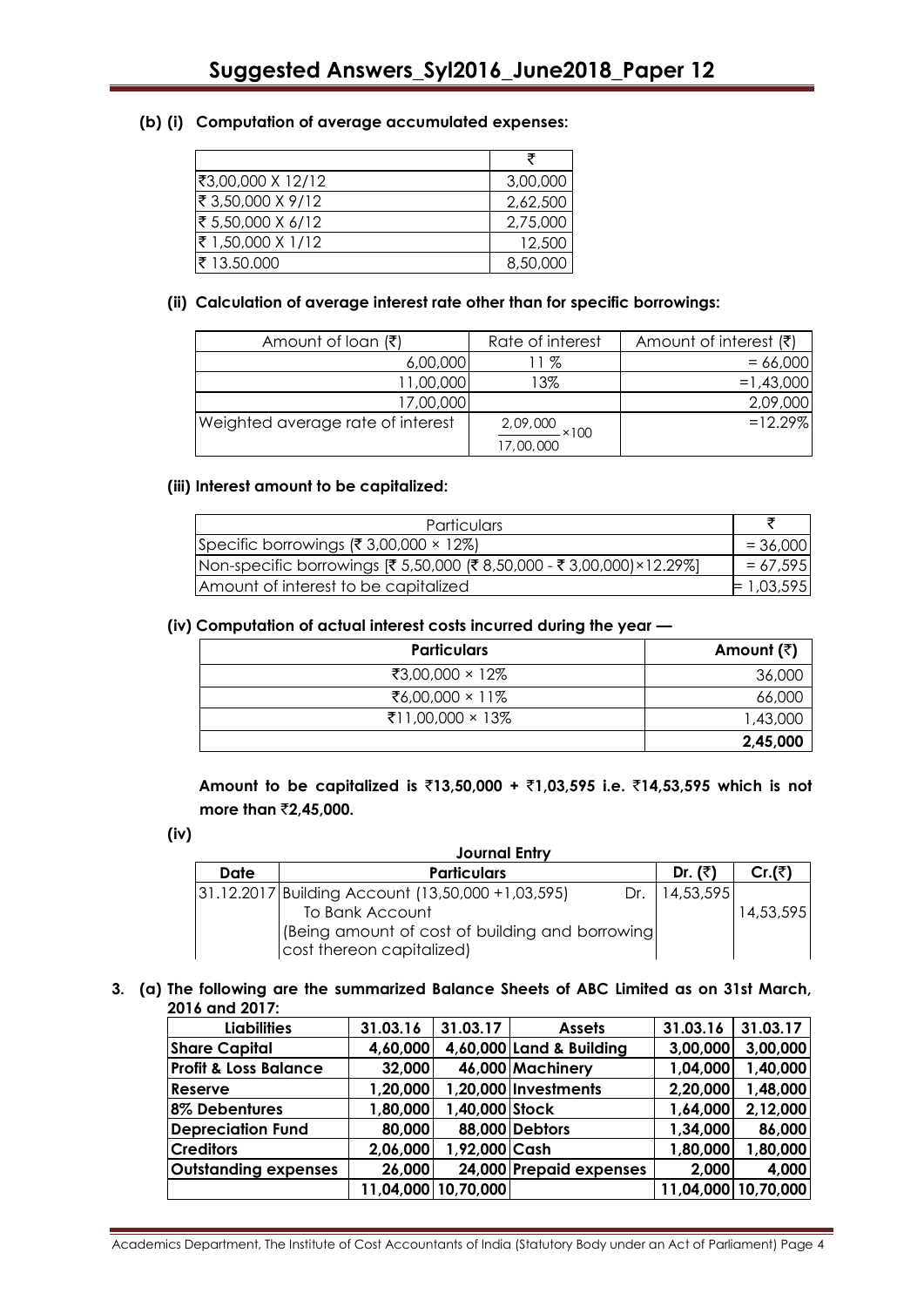**Additional Information:**

- **(i) 10% Dividend was paid during 2016-17.**
- **(ii) Old Machinery costing** ` **24,000 (accumulated depreciation** ` **12,000) was sold for**  ` **8,000.**
- **(iii) 40,000 8% Debenture were redeemed by purchase from open market at ₹ 96 for a debenture of ₹ 100 on 31.03.2017.**
- **(iv) Investments worth** ` **72,000 were sold at book value.**
- **(v) Bad debt written off during the year** ` **10,000.**

**Prepare a Statement of Cash Flow for the year ended 31.03.2017. 8**

**(b) Given below are details of interest on advance of a Commercial Bank as on 31.03.2017:**

| <b>Particulars</b>                                                        | <b>Interest Earned</b> | <b>Interest Received</b> |  |  |
|---------------------------------------------------------------------------|------------------------|--------------------------|--|--|
|                                                                           | $($ ₹ in Crore)        | (₹ in Crore)             |  |  |
| <b>Performing Assets</b>                                                  |                        |                          |  |  |
| Term Loan                                                                 | 120                    | 80                       |  |  |
| <b>Cash Credit and Overdraft</b>                                          | 750                    | 620                      |  |  |
| <b>Bills Purchased and Discounted</b>                                     | 150                    | 150                      |  |  |
| <b>Non-Performing Assets</b>                                              |                        |                          |  |  |
| Term Loan                                                                 | 75                     |                          |  |  |
| <b>Cash Credit and Overdraft</b>                                          | 150                    | 12                       |  |  |
| <b>Bills Purchased and Discounted</b>                                     | 100                    | 20                       |  |  |
| Find out the income to be recognized for the year ended 31st March, 2017. |                        |                          |  |  |

### **Answer:**

**3. (a)**

**ABC Ltd.**

| Cash Flow Statement for the year ended 31.03.2017   |        |           |          |  |  |
|-----------------------------------------------------|--------|-----------|----------|--|--|
| <b>Particulars</b>                                  | ₹      | ₹         | ₹        |  |  |
| 1. Cash Flows under Operating Activities            |        |           |          |  |  |
| Operating Profit (As per adjusted P/L A/c)          |        | 96,800    |          |  |  |
| Add: Decrease in Debtors                            |        | 48,000    |          |  |  |
|                                                     |        | 1,44,800  |          |  |  |
| Less: Increase in stock                             | 48,000 |           |          |  |  |
| Increase in prepaid expenses                        | 2,000  |           |          |  |  |
| Decrease in creditors                               | 14,000 |           |          |  |  |
| Decrease in outstanding expenses                    | 2,000  | 66,000    |          |  |  |
| Net cash from Operating Activities                  |        |           | 78,800   |  |  |
| 2. Cash Flows from Investing Activities:            |        |           |          |  |  |
| Sale of machinery                                   |        | 8,000     |          |  |  |
| Sale of investment                                  |        | 72,000    |          |  |  |
| Less: Purchase of machinery                         |        | 80,000    |          |  |  |
| Net cash from Investing                             |        | 60,000    | 20,000   |  |  |
| 3. Cash Flows from Financing Activities:            |        |           |          |  |  |
| Redemption of Debenture $(96/100 \times 40,000)$    |        | (38, 400) |          |  |  |
| Payment of interest                                 |        | (14, 400) |          |  |  |
| Payment of dividend                                 |        | (46,000)  |          |  |  |
| Net cash from Financing activities                  |        |           | (98,800) |  |  |
| Net change in cash and cash equivalent for the year |        |           | Nil      |  |  |
| Add: Cash at the beginning of the year              |        |           | 1,80,000 |  |  |
| Cash at the end of the year                         |        |           | 1,80,000 |  |  |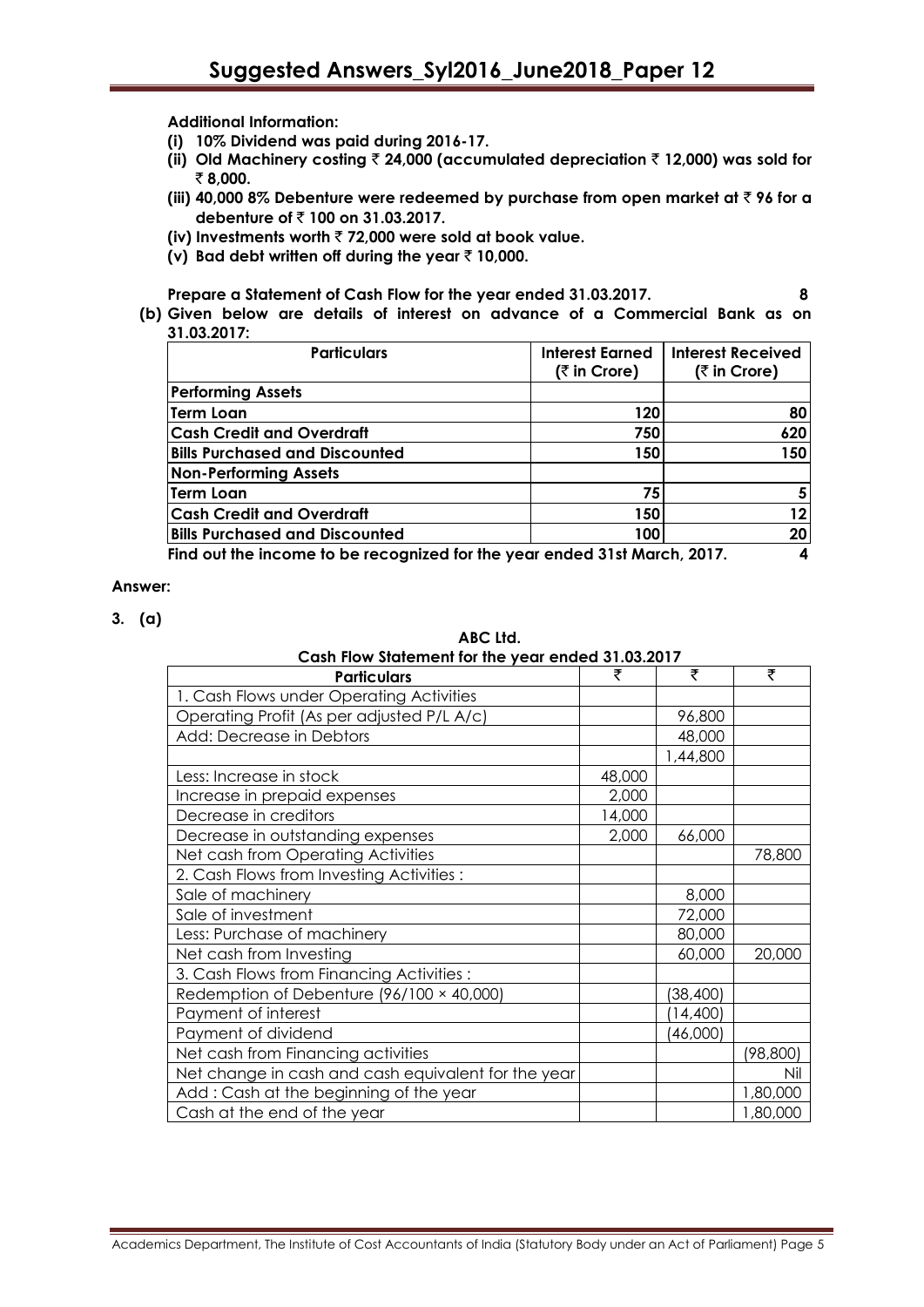|  | (1) Machinery Account |  |  |
|--|-----------------------|--|--|
|--|-----------------------|--|--|

| Dr.                           |            |                                  |          |
|-------------------------------|------------|----------------------------------|----------|
| <b>Particulars</b>            |            | <b>Particulars</b>               |          |
| To Balance b/d                |            | 1,04,000 By Bank - Sale proceeds | 8,000    |
| " Bank - Purchase (Bat. Fig.) | 60,000   " | Depreciation fund                | 12,000   |
|                               |            | Adj. P/L A/c - loss on sale<br>ш | 4,000    |
|                               |            | By Balance c/d                   | 1,40,000 |
|                               | ,64,000    |                                  | 1,64,000 |

### **(2) Depreciation Fund Account**

| Dr.                 |            |                            |          |
|---------------------|------------|----------------------------|----------|
| <b>Particulars</b>  |            | <b>Particulars</b>         |          |
| Machinery A/c<br>Tо |            | 12,000 By Balance b/d      | 80,000   |
| Balance c/d<br>To   | 88.000   " | Adj. P/L A/c— Depreciation | 20,000   |
|                     | .00.000    |                            | 1,00,000 |

### **(3) Investment Account**

| Dr.                |          |                    |          |
|--------------------|----------|--------------------|----------|
| <b>Particulars</b> |          | <b>Particulars</b> |          |
| Balance b/d<br>10  |          | 2,20,000 By Bank   |          |
|                    |          | By Balance c/d     | ,48,000  |
|                    | 2,20,000 |                    | 2,20,000 |

# **(4) Adjusted Profit & Loss Account**

| Dr.                             |          |                                          | Cr.      |
|---------------------------------|----------|------------------------------------------|----------|
| <b>Particulars</b>              |          | <b>Particulars</b>                       |          |
| To Machinery A/c - loss on sale |          | 4,000 By Balance b/d                     | 32,000   |
| " Depreciation Fund -           |          | 20,000   '8% Debenture-Profit on         | 1,600    |
| Depreciation                    |          | cancellation                             |          |
| " Dividend                      |          | 46,000 By Operating profit (Bal. figure) | 96,800   |
| " Interest (1,80,000 x 8/100);  | 14,400   |                                          |          |
| To Balance c/d                  | 46,000   |                                          |          |
|                                 | 1,30,400 |                                          | 1,30,400 |

**Note:** There is no need to make any adjustment entry for bad debt as it has already been written off.

**(b)** As per RBI Circular, Interest on non-performing assets are considered on Cash Basis whereas interest on performing assets are considered on Accrual Basis.

### **Statement Showing the Recognition of Income**

|                                               |            | (₹ in Crore) |
|-----------------------------------------------|------------|--------------|
| <b>Particulars</b>                            | Amount (₹) | Amount (₹)   |
| 1. Interest on Term Loans                     |            |              |
| (i) Performing Assets                         | 120        |              |
| (ii) Non-performing Assets                    |            |              |
|                                               |            | 125          |
| 2. Interest on Cash Credit and Overdraft      |            |              |
| (i) Performing Assets                         | 750        |              |
| (ii) Non-performing Assets                    | 12         |              |
|                                               |            | 762          |
| 3. Interest on Bills Purchased and Discounted |            |              |
| (i) Performing Assets                         | 150        |              |
| (ii) Non-performing Assets                    | 20         |              |
|                                               |            | 170          |
| Income to be recognized                       |            | 1057         |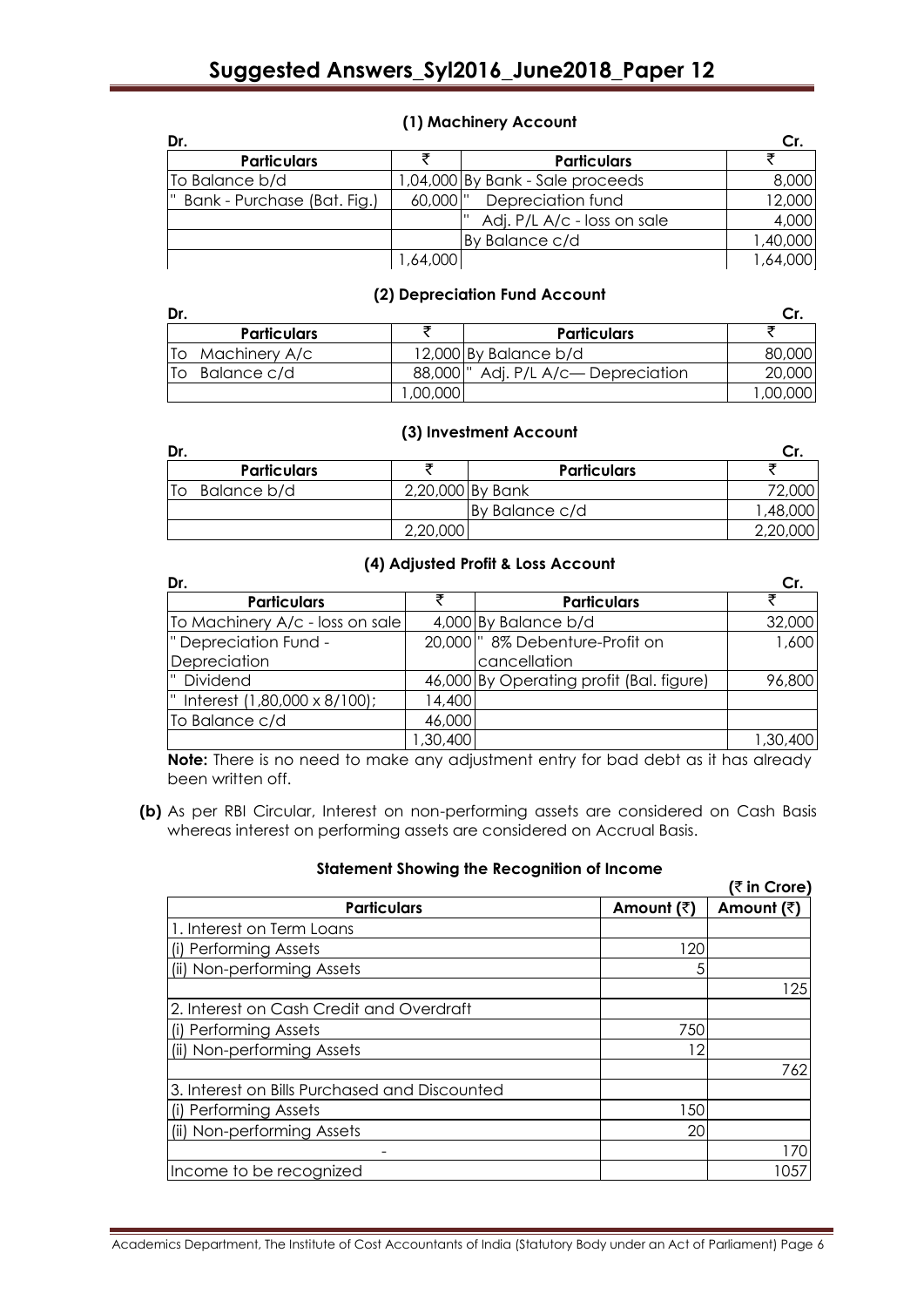**4. ABC Limited has an authorized capital of** ` **5,00,000 divided into 5000 equity shares of**  ` **100 each. On 31.03.2018, 2500 shares were fully called up.**

**The following are the balance extracted from the ledger of the company as on 31.03.2018:**

|                                   | ₹              |                                   | ₹        |
|-----------------------------------|----------------|-----------------------------------|----------|
| Inventory                         |                | 50,000 Advertisement              | 3,800    |
| <b>Sales</b>                      | 4,25,000 Bonus |                                   | 10,500   |
| <b>Purchases</b>                  |                | 3,00,000 Accounts receivable      | 38,700   |
| <b>Productive wages</b>           |                | 70,000 Accounts payable           | 35,200   |
| <b>Discount allowed</b>           |                | 4,200 Plant and Machinery         | 80,500   |
| <b>Discount received</b>          |                | 3,150 Furniture                   | 17,100   |
| Insurance (year up to 30.06.2018) |                | 6,720 Cash at bank                | 1,30,000 |
| <b>Salaries</b>                   |                | 18,500 Cash in hand               | 4,700    |
| Rent                              |                | 6,000 Reserves                    | 25,000   |
| <b>General expenses</b>           |                | 8,950 Loan from Managing Director | 15,700   |
| Profit and Loss a/c (cr.)         |                | 6,220 Bad debts                   | 3,200    |
| <b>Printing and Stationary</b>    |                | 2,400 Calls in arrears            | 5,000    |
|                                   |                | <b>Share capital</b>              | 2,50,000 |

**Also the following information are given:**

**(a) Closing inventory is** ` **91,500**

**(b) Depreciation to be charged on plant and furniture at 15% and 10% respectively**

**(c) Outstanding liabilities—wages at** ` **5,200, salaries at** `**1,200 and rent at** ` **600**

**(d) Salesman are entitled to a commission of 1% on sales**

**(e)** ` **4,000 are to be transferred to General reserves**

**(f) Dividend on paid up share capital is to be provided @ 5%**

**You are required to prepare Profit and Loss Statement for the year ended 31.03.2018 and the Balance Sheet as on that date in accordance with the Companies Act, 2013 in the Vertical Form along with the Notes on Accounts. 12**

### **Answer:**

### **4.**

| Balance Sheet of ABC Limited as on 31st March, 2018 |                |            |  |  |  |
|-----------------------------------------------------|----------------|------------|--|--|--|
| <b>Particulars</b>                                  | Note No.       | Amount (₹) |  |  |  |
| I. Equity & Liabilities                             |                |            |  |  |  |
| (1) Shareholders' Funds:                            |                |            |  |  |  |
| (a) Share Capital                                   |                | 2,45,000   |  |  |  |
| (b) Reserves & Surplus                              | $\overline{2}$ | 30,995     |  |  |  |
| (2) Non-Current Liabilities                         |                |            |  |  |  |
| (a) Long Term Borrowing                             | 3              | 15,700     |  |  |  |
| <b>Current Liabilities:</b><br>(3)                  |                |            |  |  |  |
| (a) Trade Payable                                   |                | 35,200     |  |  |  |
| (b) Other Current Liabilities                       | 4              | 11,250     |  |  |  |
| (c) Short Term Provision                            | 5              | 12,250     |  |  |  |
|                                                     |                | 3,50,395   |  |  |  |
| II. Assets                                          |                |            |  |  |  |
| (1) Non-Current Assets                              |                |            |  |  |  |
| <b>Fixed Assets</b>                                 |                |            |  |  |  |
| Tangible Assets                                     | 6              | 83,815     |  |  |  |
| (2) Current Assets:                                 |                |            |  |  |  |
| (a) Inventories                                     |                | 91,500     |  |  |  |
| (b) Trade Receivables                               |                | 38,700     |  |  |  |
| (c) Cash & Cash Equivalents                         |                | 1,34,700   |  |  |  |
| (d) Short Term Loans & Advances (Prepaid Insurance) |                | 1,680      |  |  |  |
|                                                     |                | 3,50,395   |  |  |  |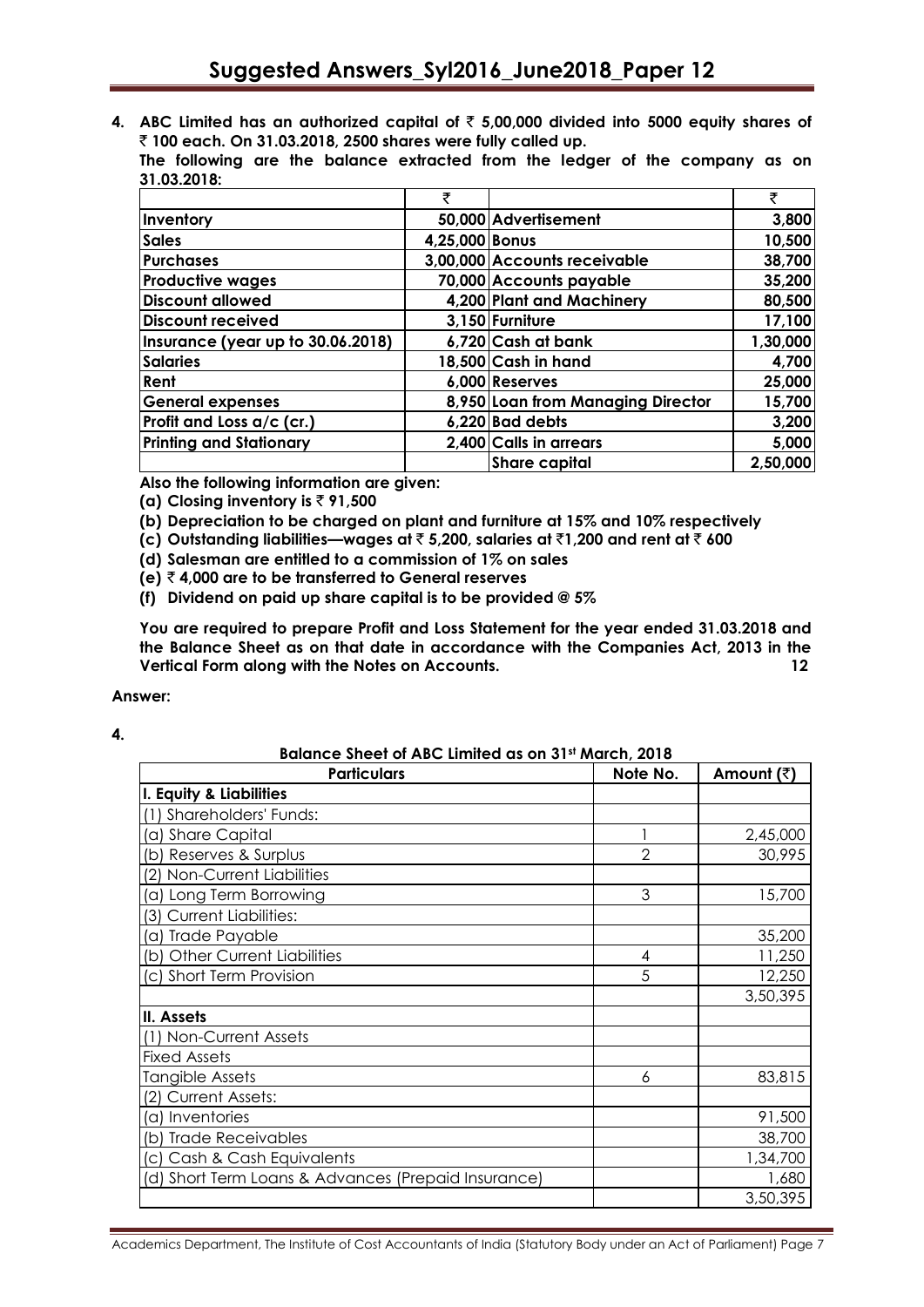| <u>TIOIII UNU LOSS SIUIENIENI IUI INE VEUI ENUEU ST" MUICH, ZUTO</u><br><b>Particulars</b> |   | Note No. Amount (₹) | Amount (₹) |
|--------------------------------------------------------------------------------------------|---|---------------------|------------|
|                                                                                            |   |                     |            |
| I. Revenue From Operation                                                                  |   |                     | 4,25,000   |
| III. Other Income                                                                          |   |                     | 3,150      |
| III. Total Revenue (I+II)                                                                  |   |                     | 4,28,150   |
| IV. Expenses:                                                                              |   |                     |            |
| (a) Cost of material consumed                                                              | 7 | 3,33,700            |            |
| (b) Employees cost/ benefits expenses                                                      | 8 | 30,200              |            |
| (c) Depreciation & amortization expenses                                                   |   | 13,785              |            |
| (d) Other expenses                                                                         | 9 | 38.440              |            |
| <b>Total Expenses</b>                                                                      |   |                     | 4, 16, 125 |
| V. Profit for the year (III-IV)                                                            |   |                     | 12,025     |
| Balance brought forward from previous year                                                 |   |                     | 6,220      |
| Profit available for appropriation                                                         |   |                     | 18,245     |
| Appropriation:                                                                             |   |                     |            |
| Proposed dividend                                                                          |   | 12,250              |            |
| Transfer to General Reserve                                                                |   | 4,000               |            |
|                                                                                            |   |                     | 16,250     |
| <b>Balance carried forward</b>                                                             |   |                     | 1.995      |

# **Profit and Loss Statement for the year ended 31st March, 2018**

## **Notes:**

| 1. Share Capital:             | ₹        |
|-------------------------------|----------|
| Issued, Subscribed & Paid up  | 2,50,000 |
| Less: Calls in arrears        | 5,000    |
|                               | 2,45,000 |
| 2. Reserves & Surplus:        |          |
| <b>General Reserve</b>        | 29,000   |
| Surplus (P & L A/c)           | 1,995    |
|                               | 30,995   |
| 3. Long Term Borrowings:      |          |
| Unsecured:                    |          |
| Loan from Managing Director   | 15.700   |
|                               | 15,700   |
| 4. Other Current Liabilities: |          |
| Outstanding Expenses          | 7,000    |
| Salesmen Commission           | 4.250    |
|                               | 11,250   |
| 5. Short Term Provisions:     |          |
| Proposed Dividend             | 12,250   |
|                               | 12,250   |

### **6. Tangible Fixed Assets:**

| ltem              | Closing Balance $(\bar{z})$ | Depreciation $(\bar{\vec{z}})$ | Net $(\overline{\zeta})$ |
|-------------------|-----------------------------|--------------------------------|--------------------------|
| Plant & Machinery | 80,500                      | 12.075                         | 68,425                   |
| Furniture         | 17,100                      | 710                            | 15,390                   |
| <b>Total</b>      | 97,600                      | 13,7851                        | 83,815                   |

| 7. Cost of materials consumed: |          |
|--------------------------------|----------|
| <b>Opening stock</b>           | 50,000   |
| Purchases                      | 3,00,000 |
| Less: Closing Stock            | (91,500) |
| Wages                          | 75.200   |
|                                | 3,33,700 |
| 8. Employees Benefit Expenses: |          |
| Salary                         | 19,700   |
| Bonus                          | 10,500   |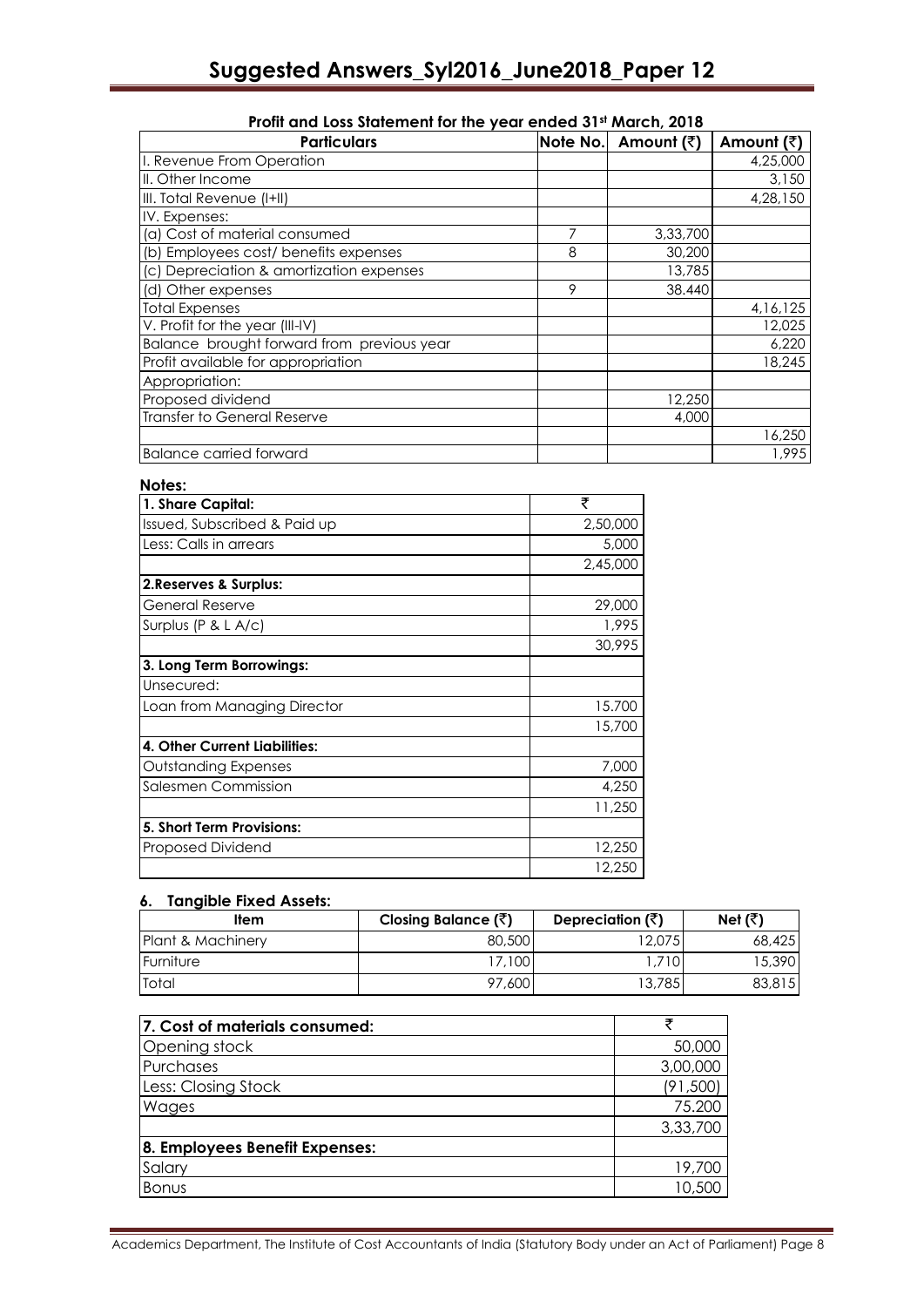|                                                   | 30,200 |
|---------------------------------------------------|--------|
| 9. Other Expenses:                                |        |
| Administrative Expenses (5,040+6,600+8,950+2,400) | 22.990 |
| Provision for bad debts                           | 3,200  |
| Marketing Expenses (4,200+3,800+4,250)            | 12,250 |
|                                                   | 38.440 |

## **5. Write short note on (any three): 4×3=12**

**(a) Geographical Segment as per AS-17**

**(b) Advantages of buy-back of shares**

**(c) Distinguish between Life and Non-Life Insurance**

**(d) Share Application money pending allotment**

### **Answer:**

- **5. (a)** A geographical segment is a distinguishable component of an enterprise that is engaged in providing products or services within a particular economic environment and that is subject to risk and returns that are different from those of components operating in other economic environments. Factors that should be considered in identifying geographical segments include:
	- (i) Similarity of economic and political conditions;
	- (ii) Relationships between operations in different geographical areas;
	- (iii) Proximity of operations;
	- (iv) Special risks associated with operations in a particular area;
	- (v) Exchange control regulations; and
	- (vi) The underlying currency risks.

**(b)** Buy-back of shares have the following advantages:

- (i) A company with capital, which cannot be profitably employed, may get rid of it by resorting to buy-back, and re-structure its capital.
- (ii) Free reserves which are utilized for buy-back instead of dividend enhance the value of the company's shares and improve earnings per share.
- (iii) Surplus cash may be utilized by the company for buy-back and avoid the payment of dividend tax.
- (iv) Buy-back may be used as a weapon to frustrate any hostile take-over of the company by undesirable persons.
- **(c)** There are certain basic differences between life policies and other types of policies. These are listed below:
	- (i) Human life cannot be valued exactly. Therefore each insured is permitted to insure his life for a specified sum, depending on his capacity to pay premiums. This is also one form of investment and the policy amount depends on his investment decision. In the event of the policy maturing, the insurer must pay the policy amount, as actual loss cannot be determined. This is not the case with other policies. Other policies are contracts of indemnity. Therefore, notwithstanding the amount for which the policy is taken, the insurer would pay (reimburse) only the actual loss suffered or the liability incurred.
	- (ii) Life insurance contracts are long-term contracts. Once a policy is taken, premiums have to be paid for number of years till maturity and the policy amount is paid on maturity. Of course, a life policy can be surrendered after certain number of years and the insured is paid a proportion of the premiums paid known as surrender value. In the case of other policies, they are for a short period of one year although the policy can be renewed year after year.
	- (iii) Life insurance is known also by another term 'assurance' since the insured gets an assured sum. Other policies are known as insurance.
	- (iv) The determination of profit is by different methods for life and general insurance business. In the case of life business, periodically actuaries estimate the liability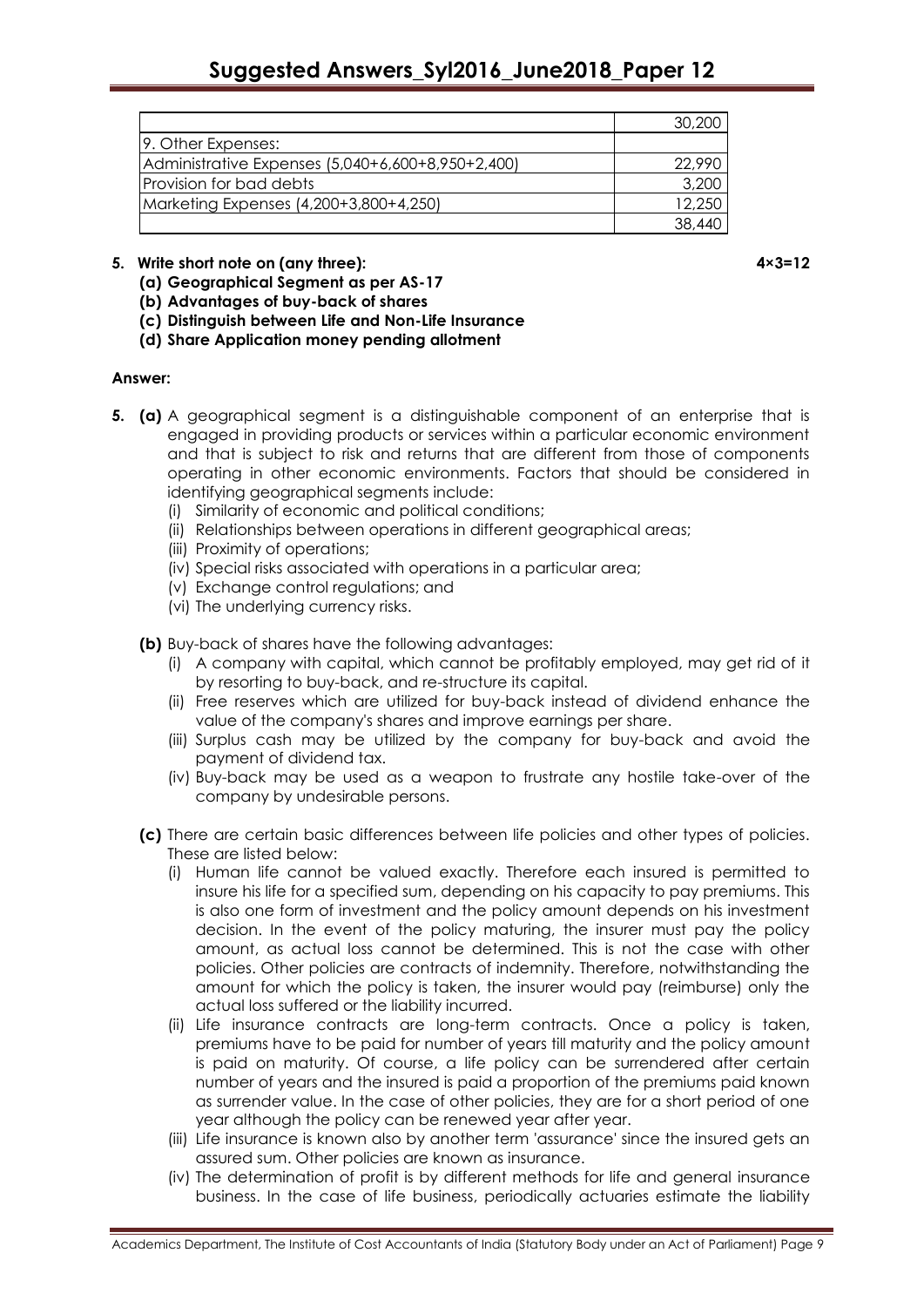under existing policies. On that basis, a valuation Balance Sheet is prepared to determine the profit. In the case of general insurance business, a portion of the premium is carried forward as a provision for unexpired liability and the balance net of claims and expenses is taken as profit (or loss).

**(d)** Share application money pending allotment

As per Schedule III it is to be shown as a separate line item on the face of Balance Sheet. Other provisions in this respect are as follows:

- (i) Share Application Money not exceeding the Issued Capital and to the extent not refundable, is to be disclosed as a separate line item after - Share Holders Funds and before - Non-Current Liabilities.
- (ii) If the Company's Issued Capital is more than the Authorized Capital, and approval of increase in Authorized Capital is pending, the amount of Share Application Money received over and above the Authorized Capital should be shown under the head - Other Current Liabilities.
- (iii) The amount shown as Share Application Money Pending Allotment will not include Share Application Money to the extent refundable. For example, the amount, in excess of Issued Capita], or where Minimum Subscription requirement is not met. Such amount will have to be shown separately under 'Other Current Liabilities'.
- (iv) Calls Paid in Advance are to be shown under Other Current Liabilities. The amount of interest which may accrue on such advance should also is to be reflected as a Liability.

# **Section - B (Audit)**

**Answer** *Question No.* **6 and** *any three* **from Question No. 7, 8, 9 and 10.**

**6. (a) Identify the correct alternative in each of the following cases: 1×6=6**

- **(i) If the Debentures are issued as collateral security either to Banks or Creditors the Auditor needs to ensure that such issue is approved by**
	- **(A) Shareholders**
	- **(B) Board of Directors**
	- **(C) Debenture Trustee**
	- **(D) Audit Committee**
- **(ii) As per SQC 1, Audit working papers should be retained for a period of (A) 2 years**
	- **(B) 5 years**
	- **(C) 7 years**
	- **(D) 10 years**
- **(iii) Current Audit files contains**
	- **(A) Articles of Association and Memorandum of Association**
	- **(B) Analysis of significant ratios and trends**
	- **(C) Notes regarding significant Accounting policies**
	- **(D) Audit Programme**
- **(iv) Form for maintenance of Cost Records of a Company is**
	- **(A) CRA-1**
	- **(B) CRA-2**
	- **(C) CRA-3**
	- **(D) CRA-4**
- **(v) Secretarial Audit is applicable to every Public Company having a turnover of (A)** ` **100 crores**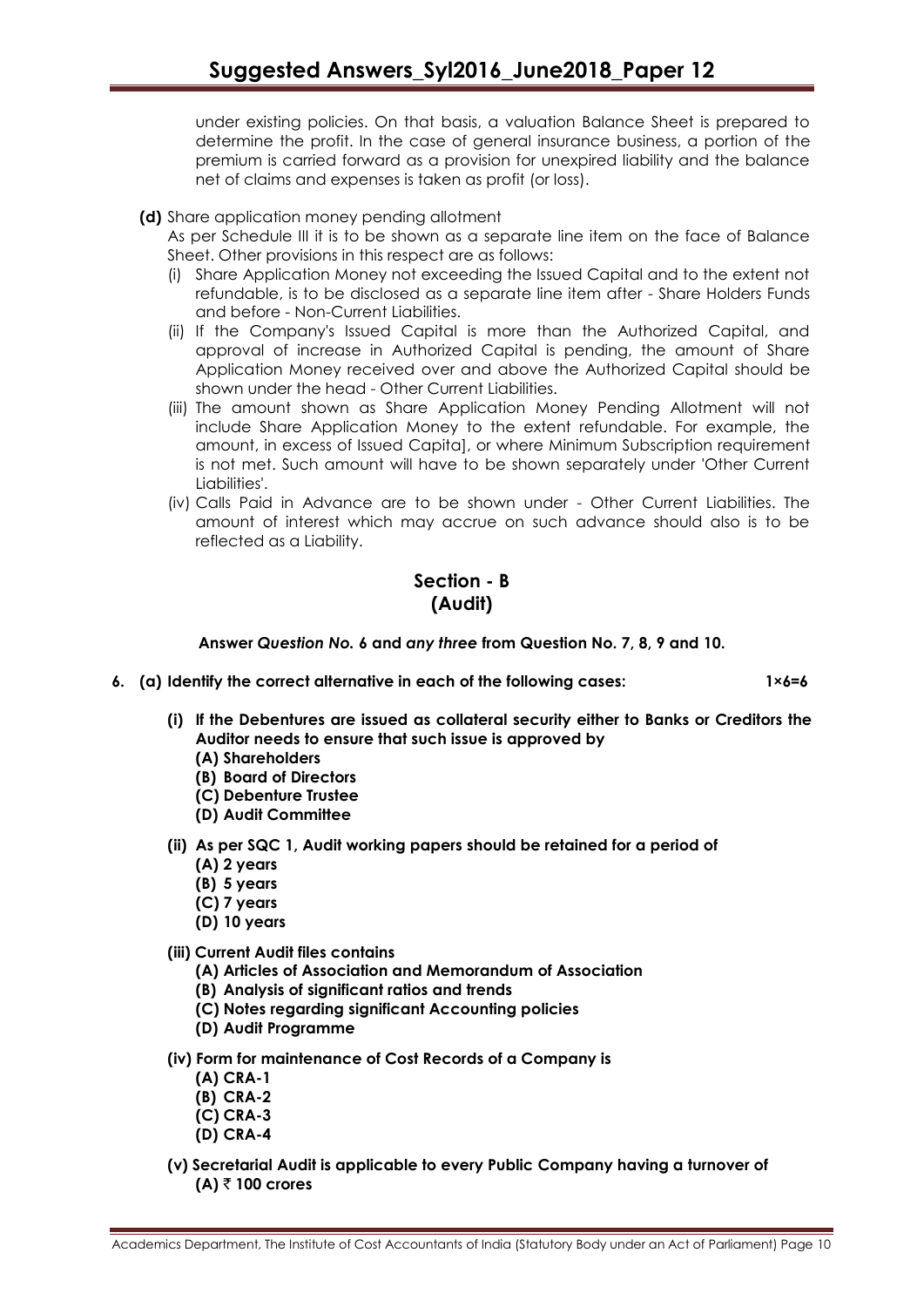- **(B)** ` **150 crores**
- **(C)** ` **250 crores**
- **(D)** ` **200 crores**

**(vi) Statutory Auditor is appointed by the Shareholders in the**

- **(A) General Meeting**
- **(B) Statutory Meeting**
- **(C) EGM**
- **(D) Board Meeting**

**(b) Match the following items in Column 'A' with items shown in Column 'B': 1x4=4**

|    | Column 'A'                     |   | Column 'B'                          |
|----|--------------------------------|---|-------------------------------------|
|    | Independent appraisal activity | A | Secretarial Audit Report            |
| 2. | <b>SA700</b>                   | В | Section 123                         |
|    | <b>Form MR3</b>                |   | <b>Internal Audit</b>               |
|    | Declaration of dividend        | D | Forming an opinion and reporting on |
|    |                                |   | financial statements                |

**(c) State whether the following statements are True or False: 1x4=4**

- **(i) Section 70 deals with the Audit of Debenture.**
- **(ii) An Audit Committee should have 4 directors.**
- **(iii) CARO-Companies (Auditor's Report) order, 2016 is applicable to Banking Companies.**
- **(iv) Internal Check is part of Accounting Control.**

### **Answer:**

- **6. (a) (i)** B
	- **(ii)** C
	- **(iii)** D
	- **(iv)** A
	- **(v)** C **(vi)** A
	- **(b) (1)** C
		- **(2)** D **(3)** A
			- **(4)** B
	- **(c) (i)** False
		- **(ii)** False
		- **(iii)** False
		- **(iv)** True

|  | 7. (a) Distinguish between Permanent and Current Audit File. |  |  |
|--|--------------------------------------------------------------|--|--|
|--|--------------------------------------------------------------|--|--|

# **(b) "Internal Audit is an important tool for the management."—Discuss. 6**

### **Answer:**

**7. (a)** Permanent and Current Audit File: In case of recurring audits, some working papers files may be classified into permanent audit files and current audit files: while the former is updated with the information of continuing importance, the latter contains information relating to audit of a single period. The contents of these files are given below: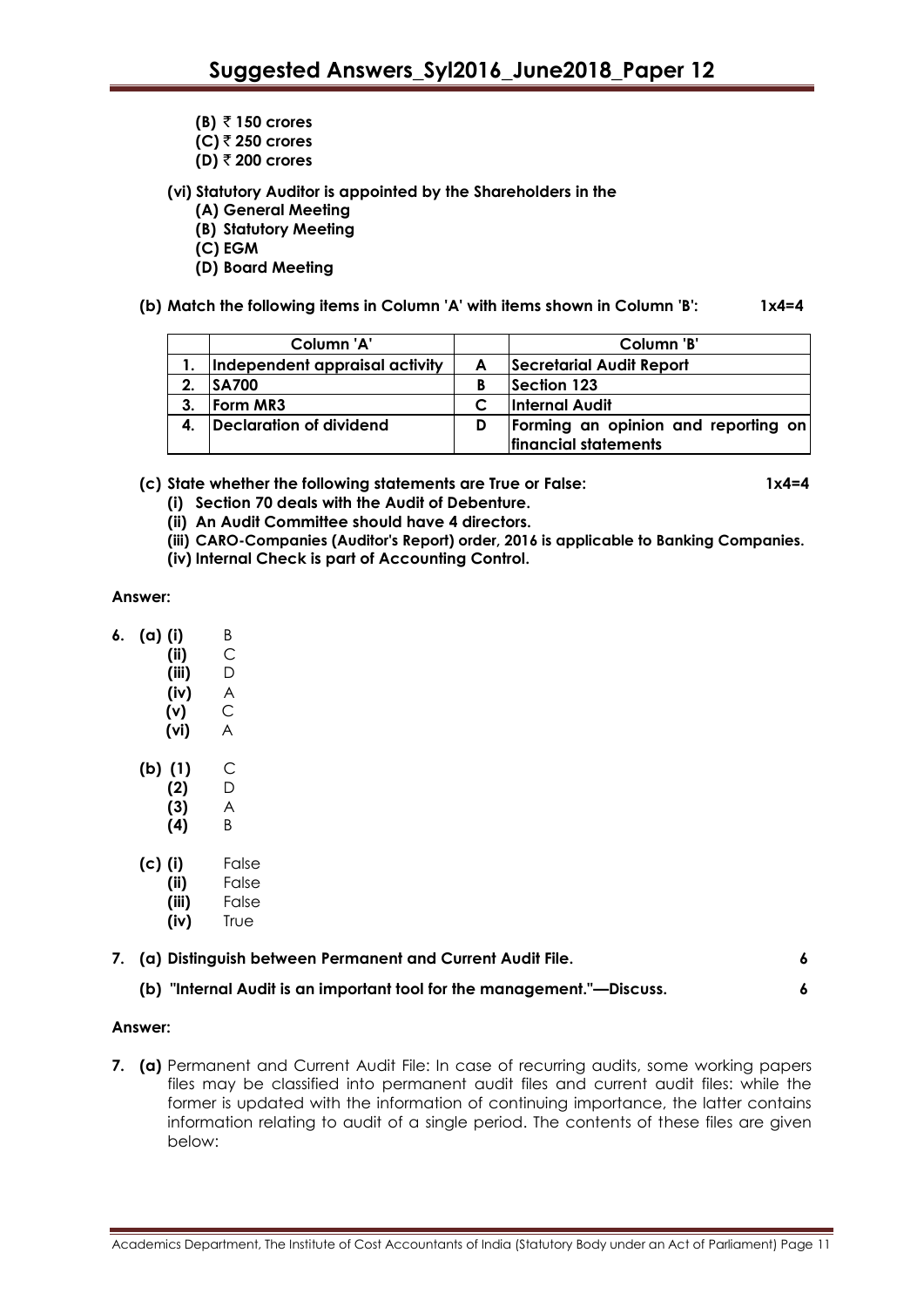| Sr.<br>No.   | <b>Permanent Audit File</b>                                                                                                                                                     | <b>Current Audit File</b>                                                                   |
|--------------|---------------------------------------------------------------------------------------------------------------------------------------------------------------------------------|---------------------------------------------------------------------------------------------|
| 1            | Legal and organizational structure of the Correspondence<br>entity, e.g. Memorandum of Association acceptance<br>and Article of Association in case of a appointment<br>company | to<br>relating<br>Оf<br>annual<br>re-                                                       |
| $\mathbf{2}$ | Extracts or copies of legal documents, Extracts of important matters in the<br>agreements and minutes relevant to the minutes of Board Meetings<br>audit.                       | and<br>General Meetings relevant to the<br>audit                                            |
| 3            | A record of study and evaluation of Copies of management letters<br>internal controls                                                                                           |                                                                                             |
| 4            | Analysis of significant ratios and trends.                                                                                                                                      | Analysis of transactions and balances                                                       |
| 5            | the<br>Οf<br>Copies<br>statements of previous year(s)                                                                                                                           | audited financial Copies of communication with other<br>auditors, experts and third parties |
| 6            | Notes regarding significant accounting Audit programme<br>policies                                                                                                              |                                                                                             |
| 7            | Significant audit observations of<br>earlier years                                                                                                                              | the Conclusions reached on significant<br>aspects of audit                                  |

- **(b)** Internal audit is an important management tool for the following reasons:
	- a. Internal audit ensures compliance of Companies (Auditors Report) Order, 2016.
	- b. It ensures compliance of accounting standards and policies.
	- c. It ensures reliability of MIS through internal audit's independent appraisal and review.
	- d. It looks into the standard of efficiency of business operation.
	- e. It can evaluate various problems independently and suggest improvement.
	- f. This system makes the internal control system effective.
	- g. It ensures the adequacy, reliability, accuracy and understandability of financial and operational data.
	- h. It performs as an integral part of 'Management by system'.
	- i. It can add valuable assistance to management in acquiring new business, promoting new products and expansion or diversification of business etc.
- **8. (a) Discuss the provisions of Companies Act, 2013 as regards reporting of frauds by Company Auditor. 6**
	- **(b) Discuss about the manner in which rotation of Auditors may be done by the company on expiry of their term. 6**

### **Answer:**

- **8. (a)** The provisions of Companies Act 2013 regarding reporting of frauds by a company auditor are as follows:
	- (1) For the purpose of sub-section (12) of section 143, in case the auditor has sufficient reason to believe that an offence involving fraud, is being or has been committed against the company by officers or employees of the company, he shall report the matter to the Central Government immediately but not later than sixty days of his knowledge and after following the procedure indicated herein below.
		- (i) auditor shall forward his report to the Board or the Audit Committee, as the case may be, immediately after he comes to knowledge of the fraud, seeking their reply or observations within forty-five days;
		- (ii) on receipt of such reply or observations the auditor shall forward his report and the reply or observations of the Board or the Audit Committee along with his comments (on such reply or observations of the Board or the Audit Committee) to the Central Government within fifteen days of receipt of such reply or observations;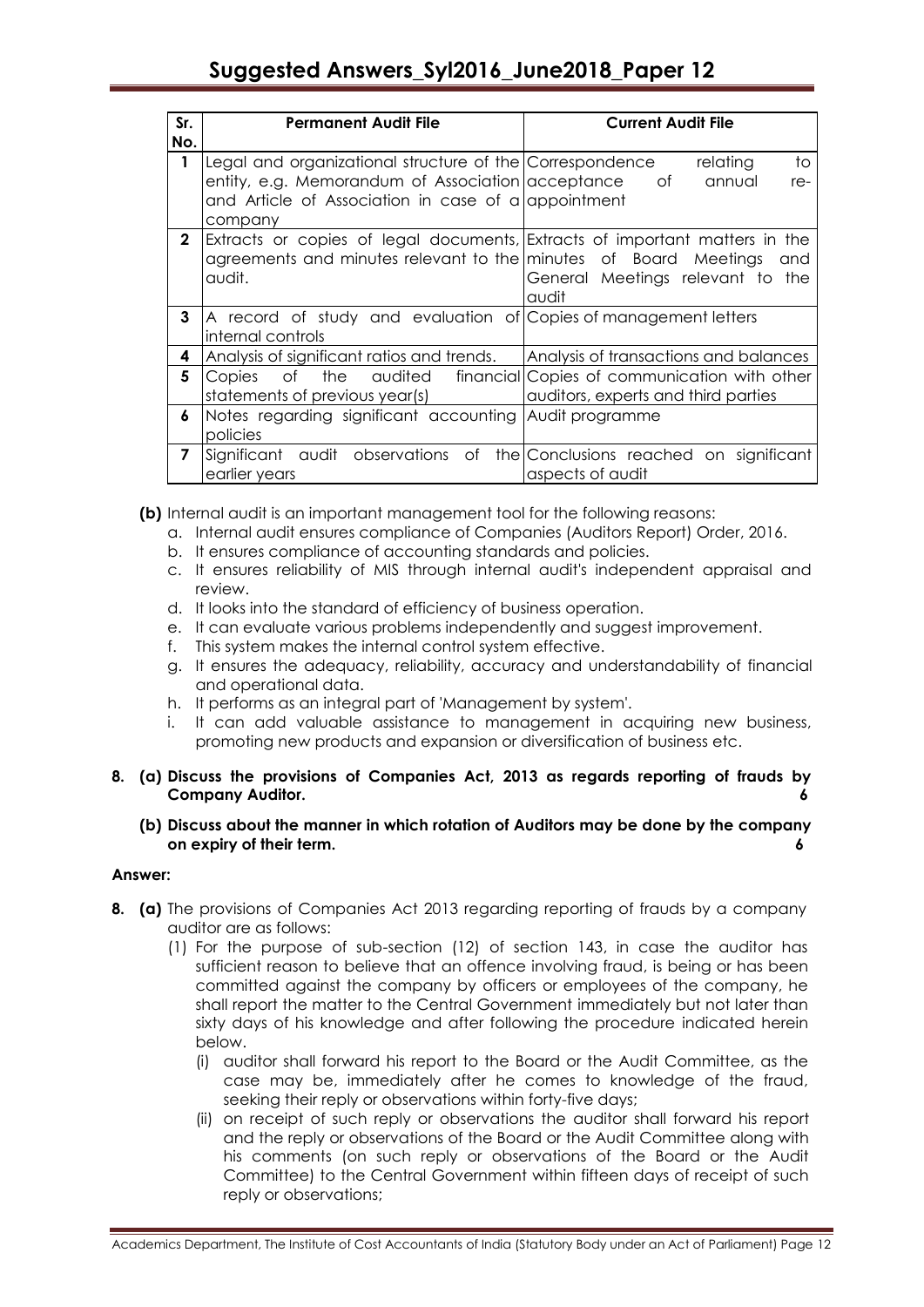- (iii) in case the auditor fails to get any reply or observations from the Board or the Audit Committee within the stipulated period of forty-five days, he shall forward his report to the Central Government along with a note containing the details of his report that was earlier forwarded to the Board or the Audit Committee for which he failed to receive any reply or observations within the stipulated time.
- (2) The report shall be sent to the Secretary, Ministry of Corporate Affairs fin a sealed cover by Registered Post with Acknowledgement Due or by Speed post followed by an e-mail in confirmation of the same.
- (3) The report shall be on the letter-head of the auditor containing postal address, e-mail address and contact number and be signed by the auditor with his seal and shall indicate his Membership Number.
- (4) The report shall be in the form of a statement as specified in Form ADT-4.
- (5) The provision of this rule shall also, mutatis mutandis, to a cost auditor and a secretarial auditor during the performance of his duties under section 148 and section 20,4 respectively.
- **(b)** The Audit Committee shall recommend to the Board, the name of an individual auditor or of an audit firm who may replace the incumbent auditor on expiry of the term of such incumbent.
	- (1) Where a company is required to constitute an Audit Committee, the Board shall consider the recommendation of such committee, and in other cases, the Board shall itself consider the matter of rotation of auditors and make its recommendation for appointment of the next auditor by the members in annual general meeting.
	- (2) For the purpose of the rotation of the auditors-
		- (i) In case of an auditor (whether an individual or audit firm), the period for which the individual or the firm has held office as auditor prior to the commencement of the Act shall be taken into account for calculating the period of five consecutive years or ten consecutive years, as the case may be;
		- (ii) The incoming auditor or audit firm shall not be eligible, if such auditor or audit firm is associated with the outgoing auditor or audit firm under the same network of audit firms.

Explanation I: For the purposes of these rules, the term "same network" includes the firms operating or functioning, hitherto or in future under the same brand name, trade name or common control.

Explanation II: For the purpose of rotation of auditors,-

- (a) A break in the term for a continuous period of five years shall be considered as fulfilling the requirement of rotation;
- (b) If a partner who is in charge of an audit firm and also certifies the financial statements of the company, retires from the said firm and joins another firm of chartered accountants, such other firm shall also be ineligible to be appointed for a period of five years.

# **(9) (a) What is the procedure to be followed for fixing the remuneration of a Cost Auditor? 5**

**(b) Distinguish between 'Audit Report' and 'Audit Certificate'. 7**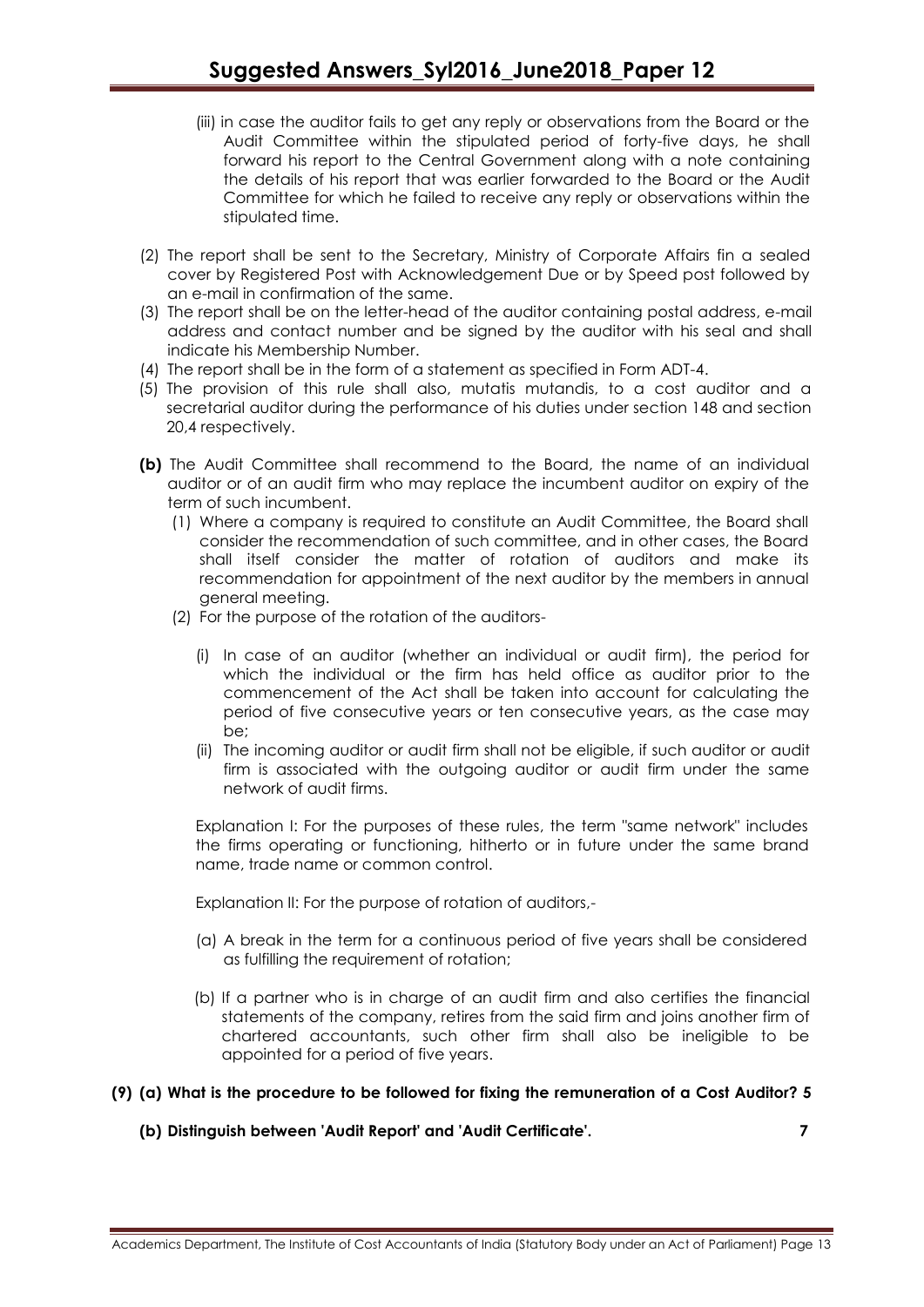### **Answer:**

**(9) (a)** Authority for fixing the Remuneration of a Cost Auditor:

Rule 14 of the Companies [Audit and Auditors] Rules 2014 has laid down the procedure of appointment and fixing the remuneration of a cost [auditor.lt](http://auditor.lt/) states as follows:

Remuneration of the Cost Auditor: For the purpose of sub-section (3) of section 148 –

- (a) In the case of companies which are required to constitute an audit committee
	- (i) The Board shall appoint an individual, who is a cost accountant in practice, or a firm of cost accountants in practice, as cost auditor on the recommendations of the Audit committee, which shall also recommend remuneration for such cost auditor;
	- (ii) The remuneration recommended by the Audit Committee under (i) shall be considered and approved by the Board of Directors and ratified subsequently by the shareholders;
- (b) In the case of other companies which are not required to constitute an audit committee, the Board shall appoint an individual who is a cost accountant in practice or a firm of cost accountants in practice as cost auditor and the remuneration of such cost auditor shall be ratified by shareholders subsequently.

|              | <b>Basis</b>         | <b>Audit Report</b>                                                                                      | <b>Audit Certificate</b>                           |
|--------------|----------------------|----------------------------------------------------------------------------------------------------------|----------------------------------------------------|
| $\mathbf{1}$ | Meaning              | Audit Report is a statement of While Audit                                                               | Certificate<br>is<br>a                             |
|              |                      | and<br>considered written<br>collected                                                                   | confirmation<br>Οf<br>the                          |
|              |                      | information so as to give a clear accuracy of the<br>picture of the state of affairs of stated there in. | information                                        |
|              |                      | the business to the persons who                                                                          |                                                    |
|              |                      | are not in possession of the full                                                                        |                                                    |
|              |                      | facts.                                                                                                   |                                                    |
| $\mathbf{2}$ | Opinion              | Audit Report contains the opinion While Audit Certificate does not                                       |                                                    |
|              |                      | of the auditor on the accounts.                                                                          | contain any opinion, but only                      |
|              |                      |                                                                                                          | confirms the accuracy of the                       |
|              |                      |                                                                                                          | books<br>figures<br>with<br>the<br>Οf<br>accounts. |
| 3            | <b>Basis</b>         | Audit Report is made out on the While Audit Certificate is made                                          |                                                    |
|              |                      | basis of information obtained and out on the basis of the particular                                     |                                                    |
|              |                      | books of account verified by the data capable of verification as                                         |                                                    |
|              |                      | auditor.                                                                                                 | regards accuracy.                                  |
| 4            |                      | Guarantee Audit Report may not guarantee While                                                           | Audit<br>Certificate                               |
|              |                      | correctness of financial statement guarantees absolute correctness<br>in absolute terms.                 | of the figures and information                     |
|              |                      |                                                                                                          | mentioned in the Certificate.                      |
| 5            |                      | Coverage   Audit Report always covers entire   While Audit Certificate covers                            |                                                    |
|              |                      | accounts of the concern.                                                                                 | only, certain part of the accounts                 |
|              |                      |                                                                                                          | of the concern.                                    |
| 6            | Responsibility Audit | Report does<br>not                                                                                       | hold While Audit Certificate makes an              |
|              |                      | auditor responsible for anything auditor responsible, if anything                                        |                                                    |
|              |                      | wrong in the accounts.                                                                                   | mentioned in<br>the certificate                    |
| 7            |                      | Suggestion Audit Report may provide certain While Audit Certificate does not                             | found as wrong, later on.                          |
|              |                      | suggestions for improvement.                                                                             | provide any such suggestion.                       |
| 8            | Nature               | Audit Report is based on the While Audit Certificate is based                                            |                                                    |
|              |                      | verification<br>vouching<br>and                                                                          | of on<br>checking<br>arithmetical                  |
|              |                      | books<br>of accounts, voucher, accuracy of the facts.                                                    |                                                    |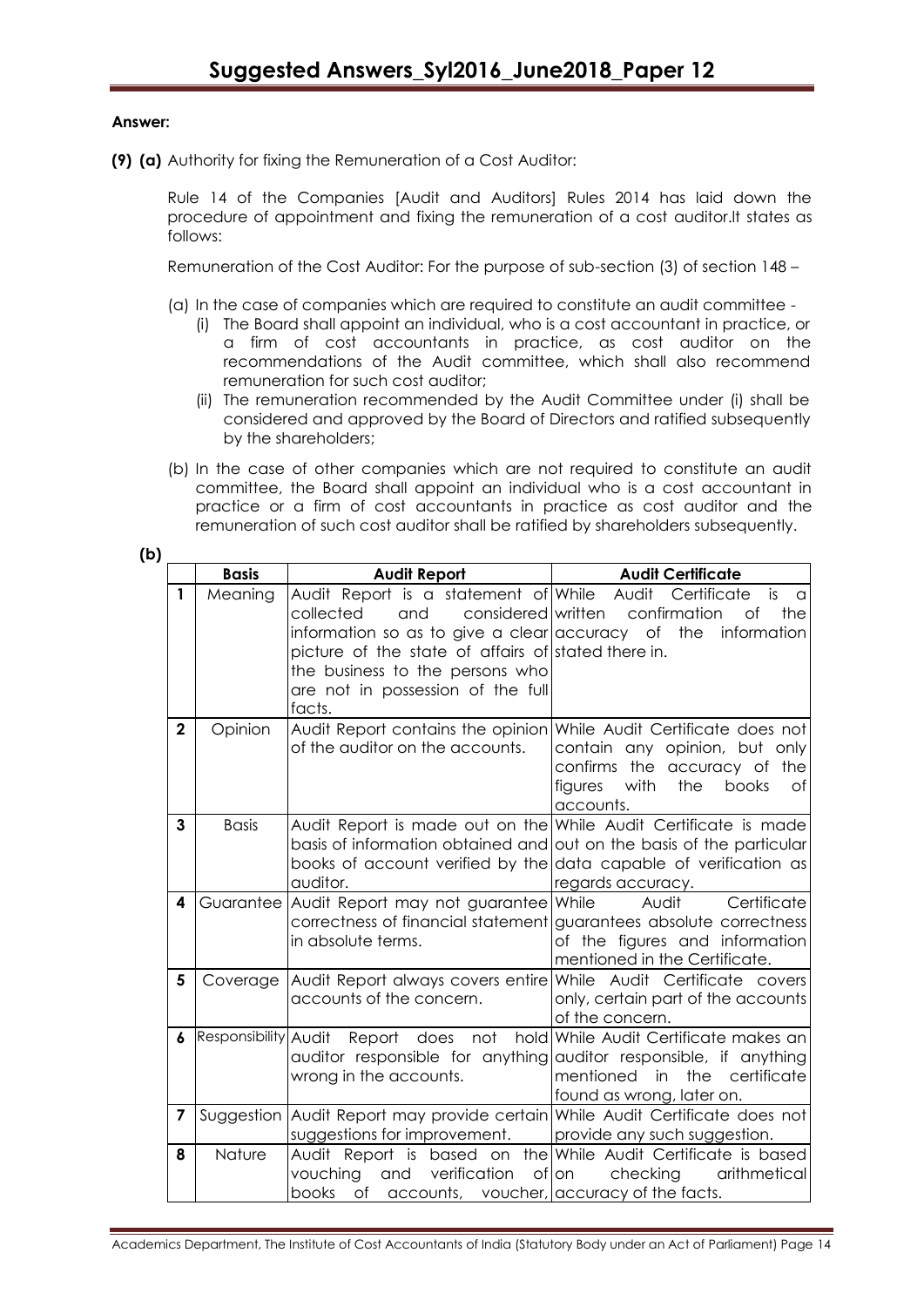# **Suggested Answers\_Syl2016\_June2018\_Paper 12**

|                                      |                | assets and liabilities.                                                |                                         |
|--------------------------------------|----------------|------------------------------------------------------------------------|-----------------------------------------|
| 9                                    | Scope          | Audit<br>Report<br>covers                                              | all While the Audit Certificate is very |
|                                      |                | transactions done<br>durina                                            | the specific.                           |
|                                      |                | year.                                                                  |                                         |
|                                      |                | <b>10</b> Characteris Audit Report is subjective, as it is While Audit | is<br>Certificate                       |
|                                      | tics           | opinion oriented.                                                      | objective, as it is fact oriented       |
| $\begin{array}{c} \n11\n\end{array}$ | Form           | Audit Report is required to be While Audit Certificate, expect in      |                                         |
|                                      |                | presented in the prescribed few cases, is not required to be           |                                         |
|                                      |                | format.                                                                | presented in any<br>standard            |
|                                      |                |                                                                        | format.                                 |
| $12 \,$                              | <b>Address</b> | Audit report is addressed to the While                                 | is.<br>Audit<br>certificate             |
|                                      |                | members of the company                                                 | at addressed to particular person or    |
|                                      |                | large or appointing authority.                                         | sometimes may include<br>the            |
|                                      |                |                                                                        | words like "To whomsoever it may        |
|                                      |                |                                                                        | concern."                               |

**10. Write short notes (***any three***): 4×3=12**

- **(a) Responsibility of a Joint Auditor**
- **(b) Elements of 'cost of inventory' as per AS 2**
- **(c) Audit of Education Institutions**
- **(d) Auditor's duty regarding Issue of Debentures**

### **Answer:**

- **10. (a)** Responsibility of a Joint Auditor:
	- 1. For the audit work divided among themselves, each joint auditor is responsible only for the work allocated to him. Accordingly, among other duties,
		- (i) Each joint auditor is required to scrutinize the audit report of the branch/ divisions specifically allocated to him.
		- (ii) Each joint auditor is required to obtain and evaluate information and explanations from the management of the divisions, zones or units specifically allocated to him.
	- 2. In respect of undivided work.
		- (i) In respect of decision taken jointly regarding the nature, timing or extent of audit procedures to be performed by any of the joint auditor. (However, they will be responsible only with respect to the appropriateness of the decision, proper execution of the audit procedures is the separate and specific responsibility of the joint auditor concerned.)
		- (ii) In respect of matters which are brought to the notice of the joint auditors by any one of them and on which there is an agreement among them.
		- (iii) In respect of compliance with disclosure requirement (i.e. Notes on accounts) of the relevant statute while examining the financial statements.
		- (iv) For ensuring that the audit report complies with the requirements of the relevant statute.

### **(b) Elements of 'cost of inventory' as per AS 2**

Cost of inventory includes the following

- 1. Cost of purchase
- 2. Cost of conversion
- 3. Other costs incurred in bringing the inventories to their present location and condition.
- 1. Cost of purchase includes—

Purchase price, Duties and Taxes, Freight inward, other expenditures directly attributable to the acquisition less duties and taxes recoverable by enterprises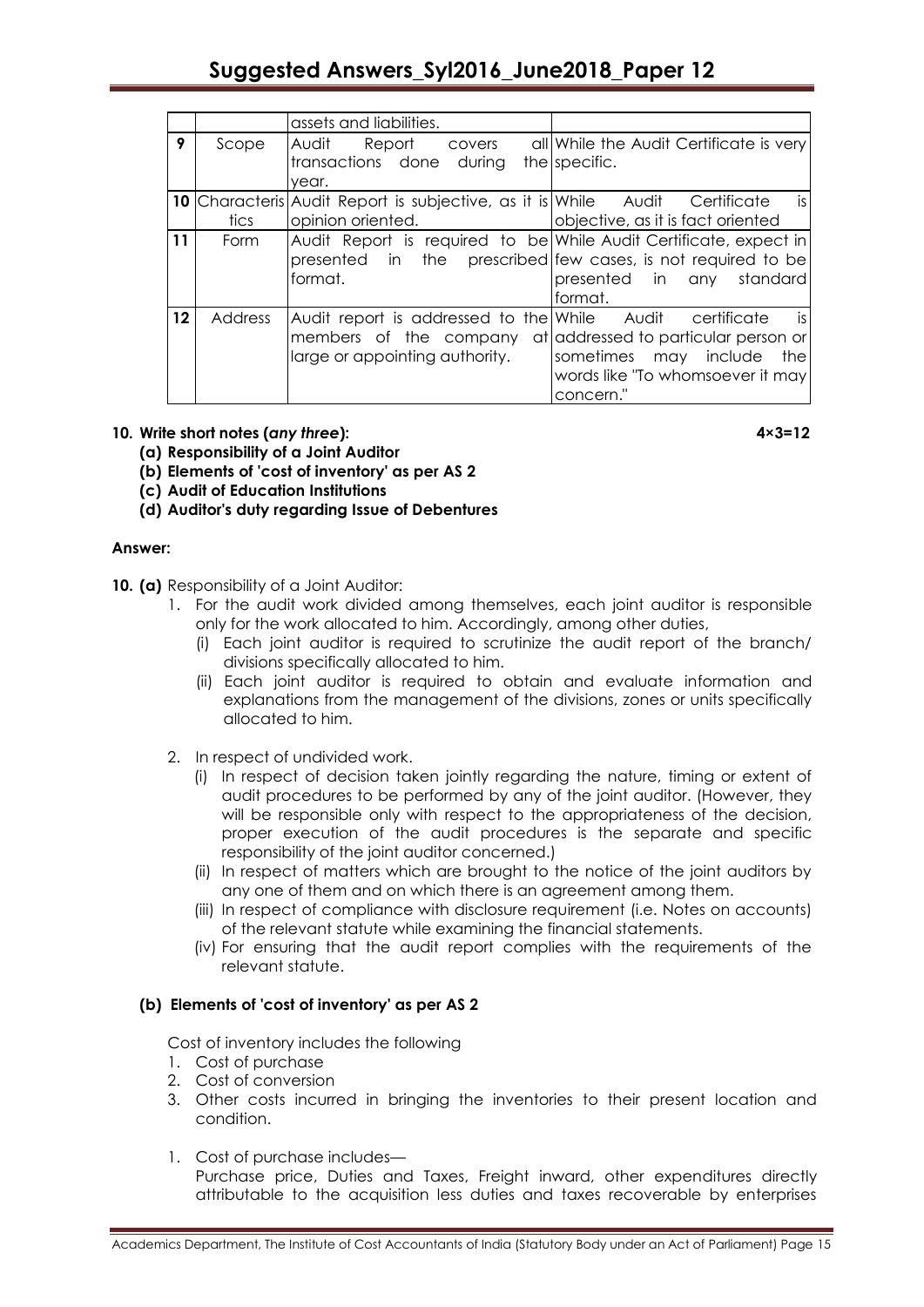from taxing authorities. Trade discount, Rebate, Duty drawback, Other similar items.

2. Cos of conversion —

It consists of the cost directly related to the units + Systematic Allocation of fixed and variable production overheads that are incurred in converting material into finished goods.

Fixed Production overhead means Indirect cost of production that remains relatively constant regardless of volume of production. Allocation of fixed production overhead is done on normal capacity.

Variable Production overhead means indirect cost of production that varies directly or nearly directly with the volume of production. Allocation of variable production overhead is done on actual production.

In case of Joint-products, when the cost of conversion of each product is not identifiable separately, total cost of conversion is allocated between the products on the rational and consistent basis, if by-products, scrap or waste materials are not of material value, they are measured at net realisable value, then the net realisable value is deducted from cost of conversion. Net cost of conversion is distributed among the main products.

3. Other costs: Cost incurred in bringing the inventories to their present location and condition.

# **(c) Audit of Education Institutions**

The special steps involved in the audit of an educational institution are the following:

- (i) Examine the Trust Deed, or Regulations in the case of school or college and note all the provisions affecting accounts. In the case of a university, refer to the Act of Legislature and the Regulations framed there under.
- (ii) Read through the minutes of the meetings of the Managing Committee or Governing Body, noting resolutions affecting accounts to see that these have been duly complied with, specially the decisions as regards the operation of bank accounts and sanctioning of expenditure.
- (iii) Check names entered in the Students' Fee Register for each month or term, with the respective class registers, showing names of students on rolls and test amount of fees charged; and verify that there operates a system of internal check which ensures that demands against the students are properly raised.
- (iv) Check fees received by comparing counterfoils of receipts granted with entries in the cash book and tracing the collections in the Fee Register to confirm that the revenue from this source has been duly accounted for.
- (v) Total up the various columns of the Fees Register for each month preterm to ascertain that fees paid in advance have been carried forward and the arrears that are irrecoverable have been written off under the sanction of an appropriate authority.
- (vi) Check admission fees with admission slips signed by the head of the institution and confirm that the amount had been credited to a Capital Fund, unless the Managing Committee has taken a decision to the contrary.
- (vii)See that free studentship and concessions have been granted by a person authorised to do so, having regard to the prescribed Rules.
- (viii)Confirm that fines for late payment or absence, etc., have either been collected or remitted under proper authority.
- (ix) Confirm that hostel dues were recovered before students' accounts were closed and their deposits of caution money refunded.
- (x) Verity rental income from landed property with the rent rolls, etc.
- (xi) Verify the inventories of furniture, stationery, clothing, provision and all equipment, etc.

These should be checked by reference to Stock Register and values applied to various items should be test checked.

(xii) Confirm that the refund of taxes deducted from the income from investment